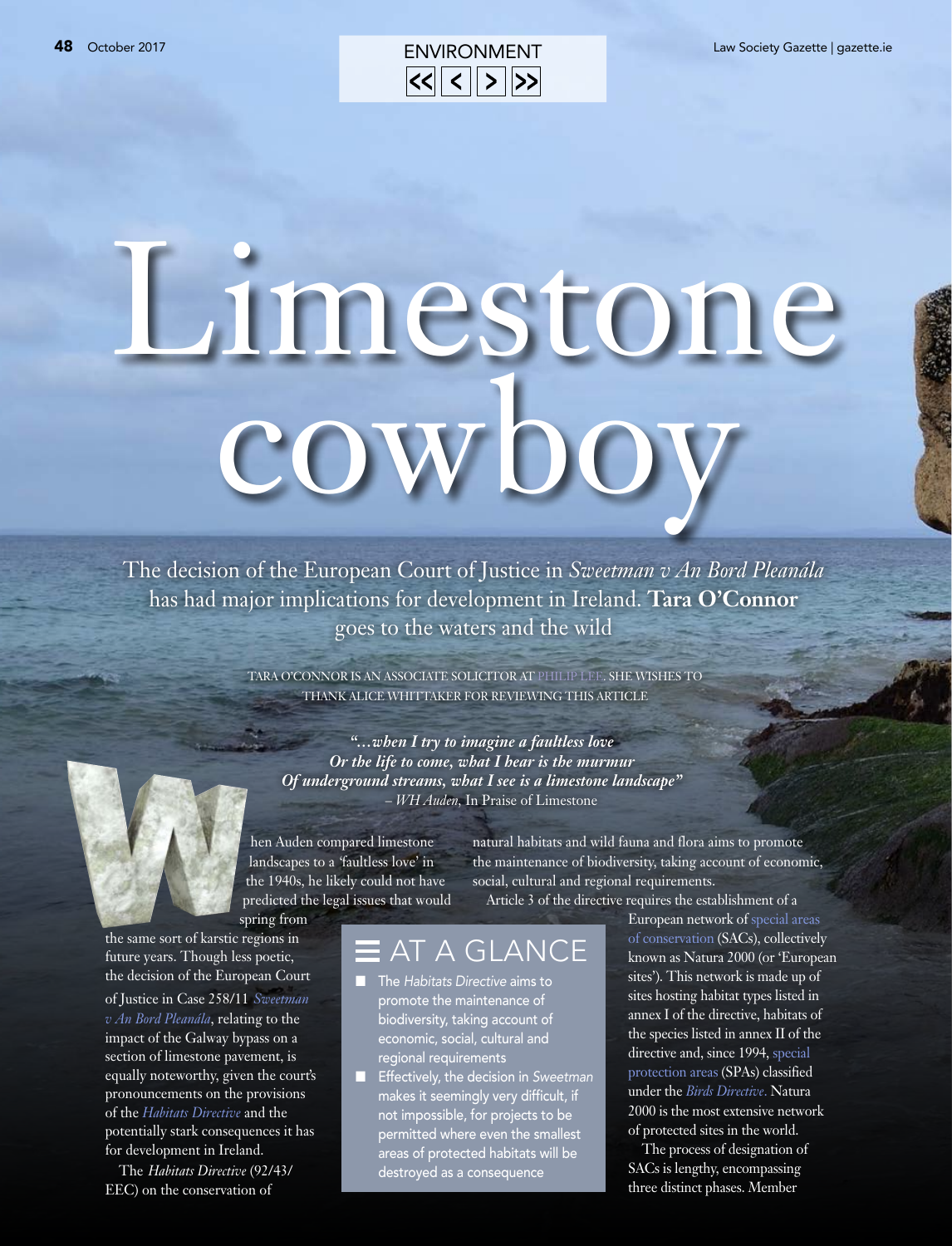

PIC: SHUTTERSTOCK



THE JUDGMENT HAS IMPOSED A VERY STRICT INTERPRETATION OF WHAT 'INTEGRITY' MEANS FOR THE PURPOSES OF ASSESSING WHEN A PLAN OR PROJECT IS LIKELY TO HAVE 'AN ADVERSE EFFECT ON THE INTEGRITY' OF A SITE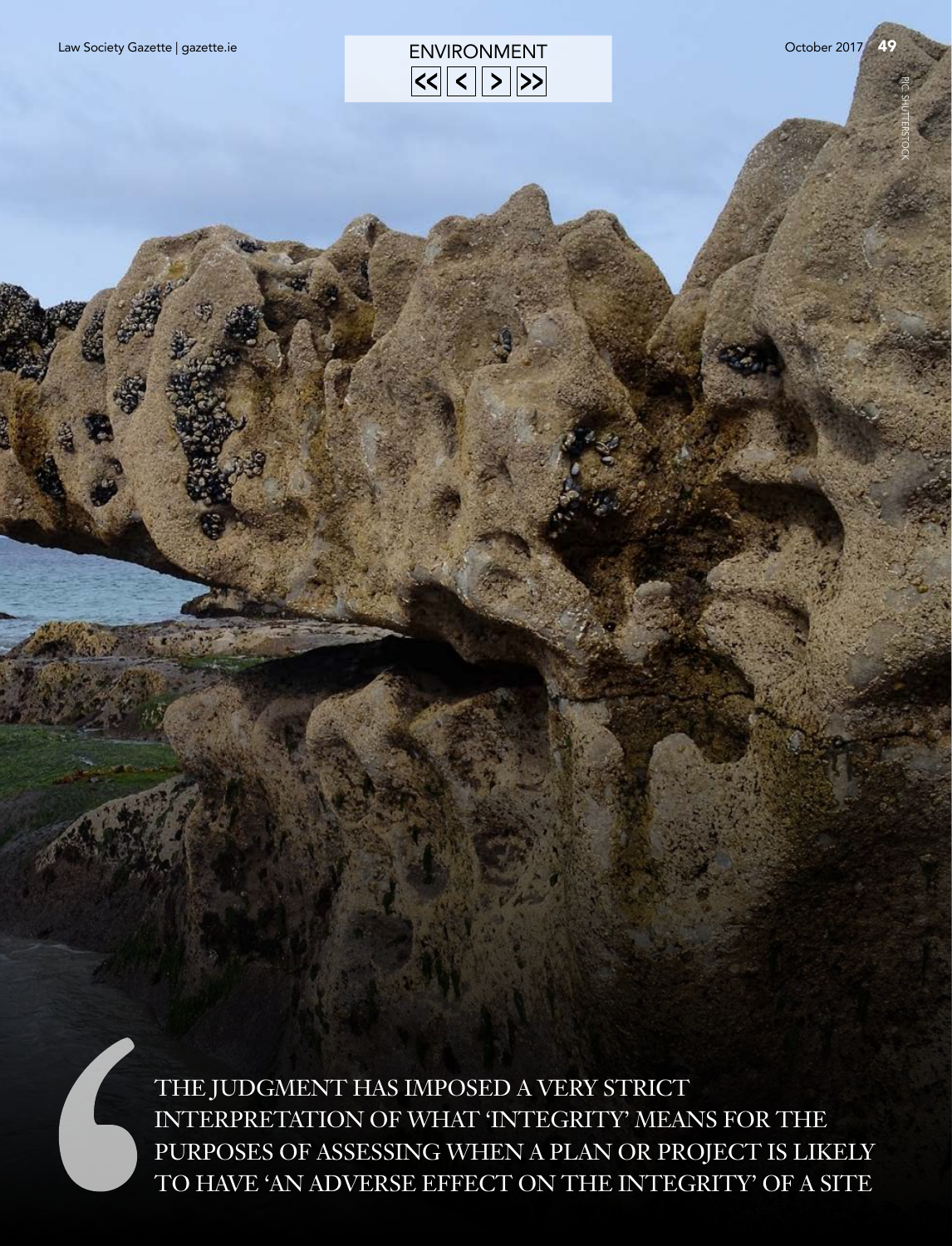



### IT IS UNCLEAR WHETHER THE COURT'S STRICT INTERPRETATION IS APPLICABLE TO ALL EUROPEAN SITES, OR JUST PRIORITY HABITATS

states submit a list of sites that host annex I habitat types, and/or species in annex II, to the European Commission following comprehensive assessments in their jurisdiction. From there, the commission adopts a list of sites of community importance (SCIs) in agreement with member states. The final step is designation by the member states of these SCIs as special areas of conservation. This must be done within six years of their designation as an SCI.

Article 6 of the directive sets out the legal consequences for a site once it has been designated. Where a plan or project is found to have a significant effect on the conservation objectives of a European site, that plan or project is subject to an appropriate assessment of its effects on the site. Authorisation will only be permitted for such a project if:

- It will not adversely affect the integrity of the site, or
- Where there are no reasonable or feasible alternatives, the development can be justified by imperative reasons of overriding public interest (IROPI).

Priority natural habitat types are those in danger of disappearance, and are indicated by an asterisk in annex I to the directive. Derogations from the directive in relation to sites containing priority natural habitat types and/or a priority species are only permitted for reasons of human health or safety.

One such priority site under annex I of the *Habitats Directive* is limestone pavement. The *Interpretation Manual of European Union Habitats* describes these complex stone mosaics as "regular blocks of limestone known as 'clints', with loose flags separated by a network of vertical fissures known as 'grykes' or 'shattered pavements', containing more loose limestone rubble". The protection of this unique habitat was at issue in the *Sweetman* proceedings.

### The Galway bypass

On 20 November 2008, An Bord Pleanála granted permission for the N6 Galway City outer bypass road scheme by Galway County Council and Galway City Council. However,

the project was planned to traverse the Lough Corrib SCI, which hosted a variety of priority habitat types including limestone pavement. The development would result in the permanent loss of 1.47 hectares approximately of the pavement from the SCI.

Notwithstanding this, the inspector and the board considered that the project would not have a significant effect overall: "The part of the road development being approved would be an appropriate solution to the identified traffic needs of the city and surrounding area … and, while having a localised severe impact on the Lough Corrib candidate special area of conservation, would not adversely affect the integrity of this candidate special area of conservation. The development, hereby approved, would not, therefore, have unacceptable effects on the environment and would be in accordance with the proper planning and sustainable development of the area."

On 9 October 2009, the High Court upheld An Bord Pleanála's decision and